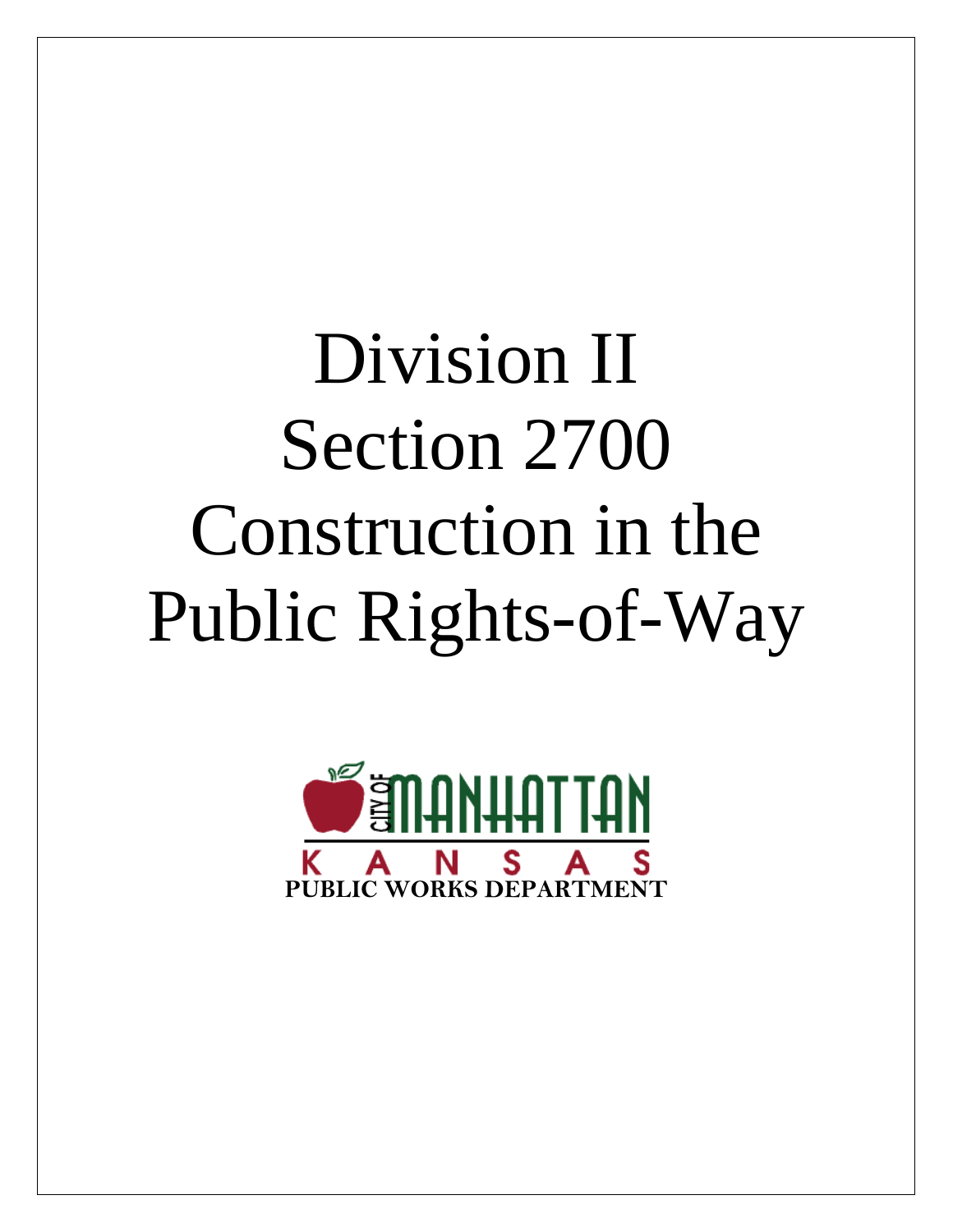## **DIVISION II CONSTRUCTION AND MATERIAL SPECIFICATIONS**

## SECTION 2700 CONSTRUCTIN IN THE PUBLIC RIGHTS-OF-WAY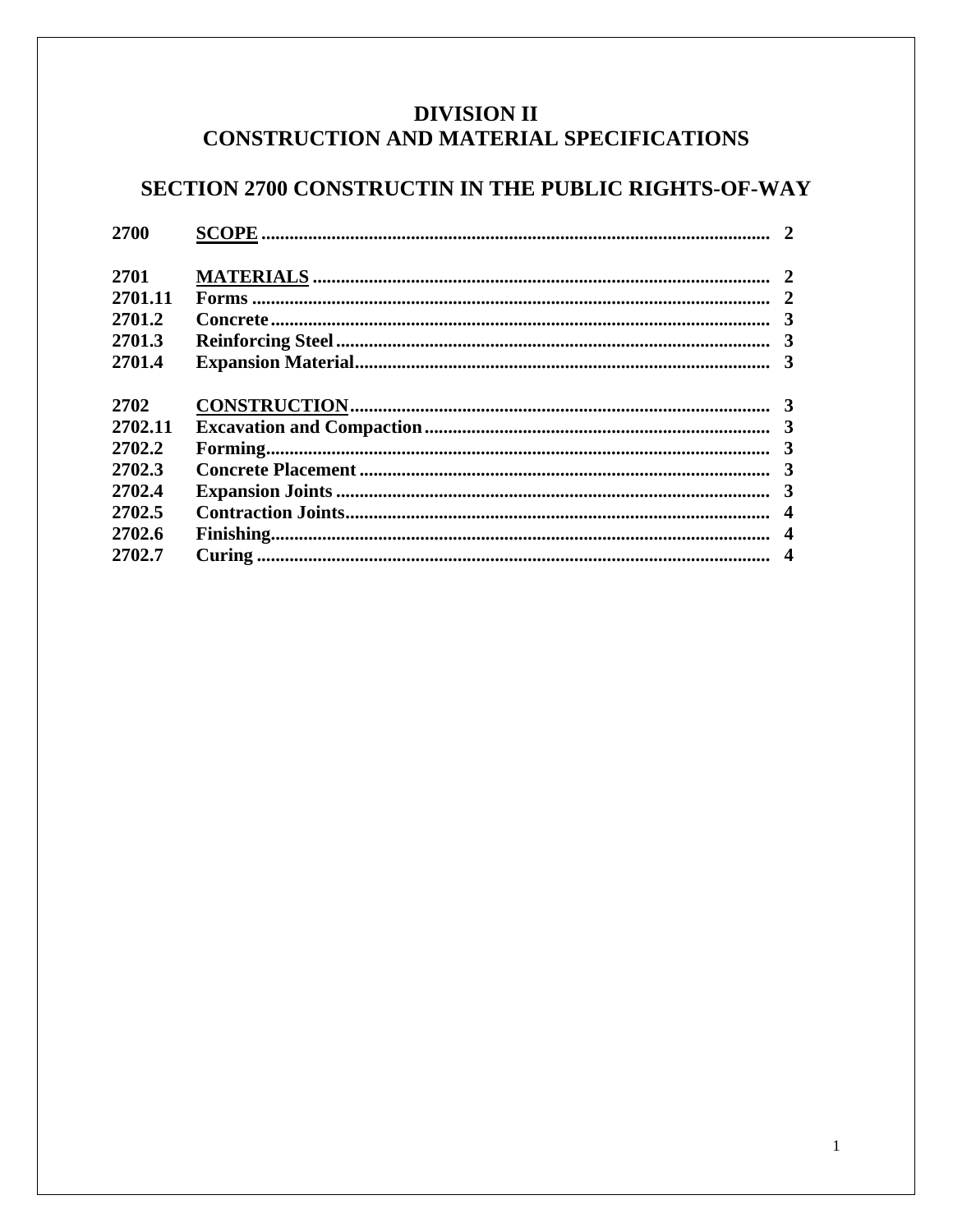### **SECTION 2700 CONSTRUCTION IN THE PUBLIC RIGHTS-OF-WAY** (SIDEWALKS AND DRIVEWAYS)

#### **2700 SCOPE**

Work under this section shall include construction of new sidewalks and driveways and replacement of existing sidewalks and driveways. Grades, widths, and thicknesses shall conform to the drawings. All sidewalks and driveway entrances shall be constructed in accordance with the ordinances of the City of Manhattan regulating streets, sidewalks and driveway entrances. Only first class materials and workmanship shall be employed to insure the finished work being of an acceptable quality. All sidewalks and driveways within public rights-of-way shall be Portland Cement concrete.

Where required, drainage structures shall be constructed to carry drainage under the sidewalk. In general, sidewalks for public use shall not be constructed to serve as a drainage structure.

No risers or steps shall be constructed closer than two (2) feet to either the inside or outside sidewalk line of a public sidewalk, except in the case of an abutting retaining wall on private property, in which case the distance may be one (1) foot on the inside sidewalk line.

All driveway crossings and locations where the sidewalk intersects a street shall be handicapped ramped. Ramps shall be constructed according to the Standard Details.

Upon completion of the work, the Contractor shall leave the entire area within the limits of the contract in a clean and sightly condition.

#### **2701 MATERIALS**

Upon the request of the City Engineer the Contractor shall provide three (3) copies of certified test reports indicating the material conforms to the specifications as outlined in the following sections. The manufacturer shall perform all tests in conformance with applicable standards. Testing may be witnessed by the City Engineer or approved independent testing laboratory.

All materials shall be stored so as to prevent deterioration or intrusion of foreign matter. No deteriorated or damaged material shall be used.

2701.11 Forms

Forms shall be free from warp, and of sufficient strength to resist springing out of shape. Metal forms are preferred, however, wood forms meeting the above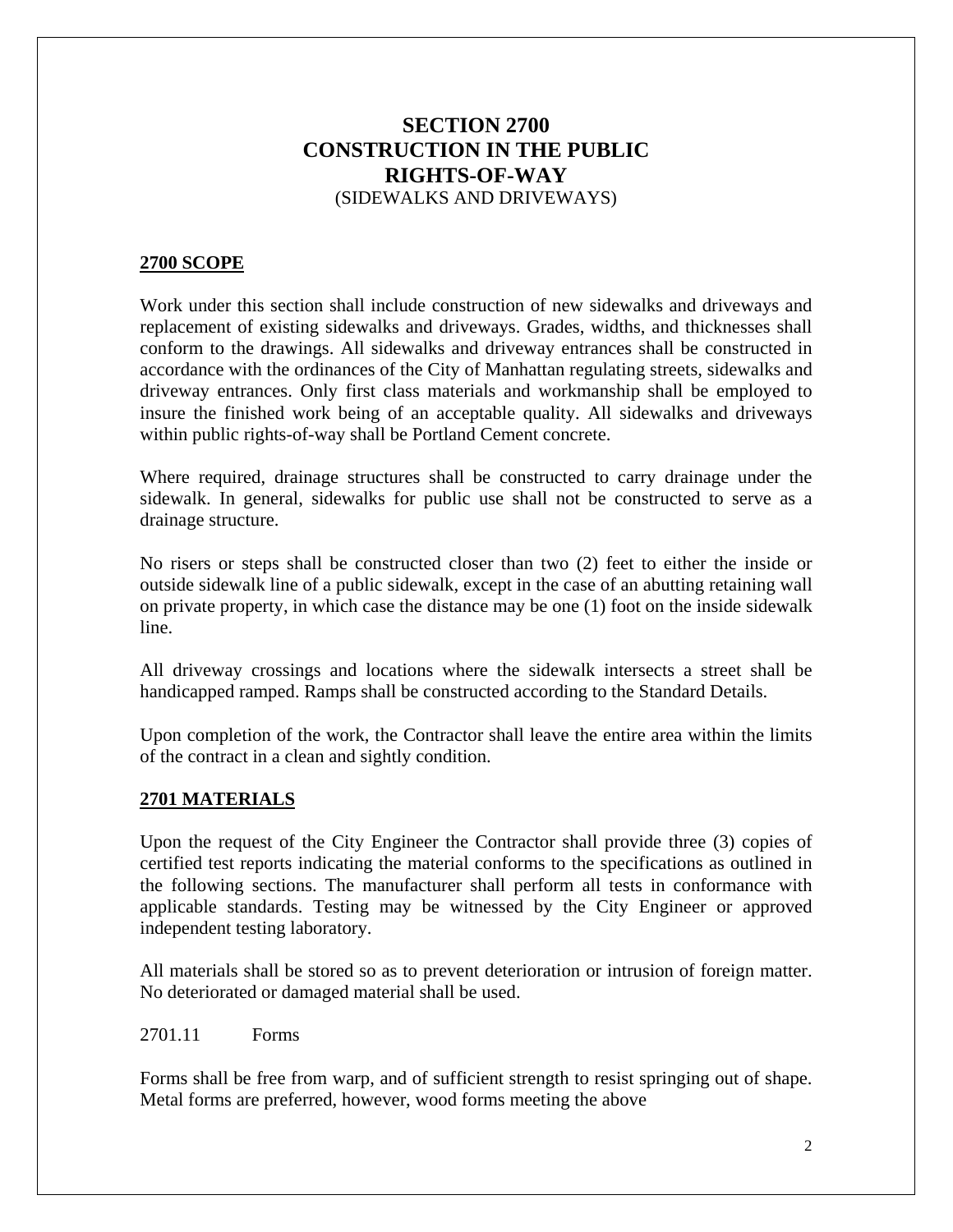requirements will be accepted.

2701.2 Concrete

Concrete shall be the standard mix as described in Section 1.2 of STREETS AND PARKING LOTS.

2701.3 Reinforcing Steel

Reinforcing bars shall be grade 60 steel, and conform to ASTM A615, A616 or A617. If used, wire shall be cold drawn and conform to ASTM A82. Welded wire fabric shall conform to ASTM A185.

2701.4 Expansion Material

Expansion material shall be performed asphalt expansion joint filler.

#### **2702 CONSTRUCTION**

#### 2702.11 Excavation and Compaction

The subgrade shall be thoroughly and uniformly compacted to a minimum density of 95% of maximum density as determined by the Standard Proctor Density Test.

#### 2702.2 Forming

After the necessary excavation and compaction has been completed, the forms shall be set and well staked to the established line and grade. The upper edges of the forms shall conform to the finished grade of the work.

#### 2702.3 Concrete Placement

Concrete shall be placed according to Section 2601.3.6 of "PAVING", and shall be protected from direct moisture or rain until after the initial set has occurred.

#### 2702.4 Expansion Joints

Expansion joints shall be placed every 125 feet, and where sidewalks abut a structure or any-other obstruction. Expansion joints shall also be placed at handicapped. ramps as shown on the Standard Details. Expansion joints shall be constructed using pre-molded expansion joint material one-half (1/2) inch thick, and shall be the full depth of the sidewalk.